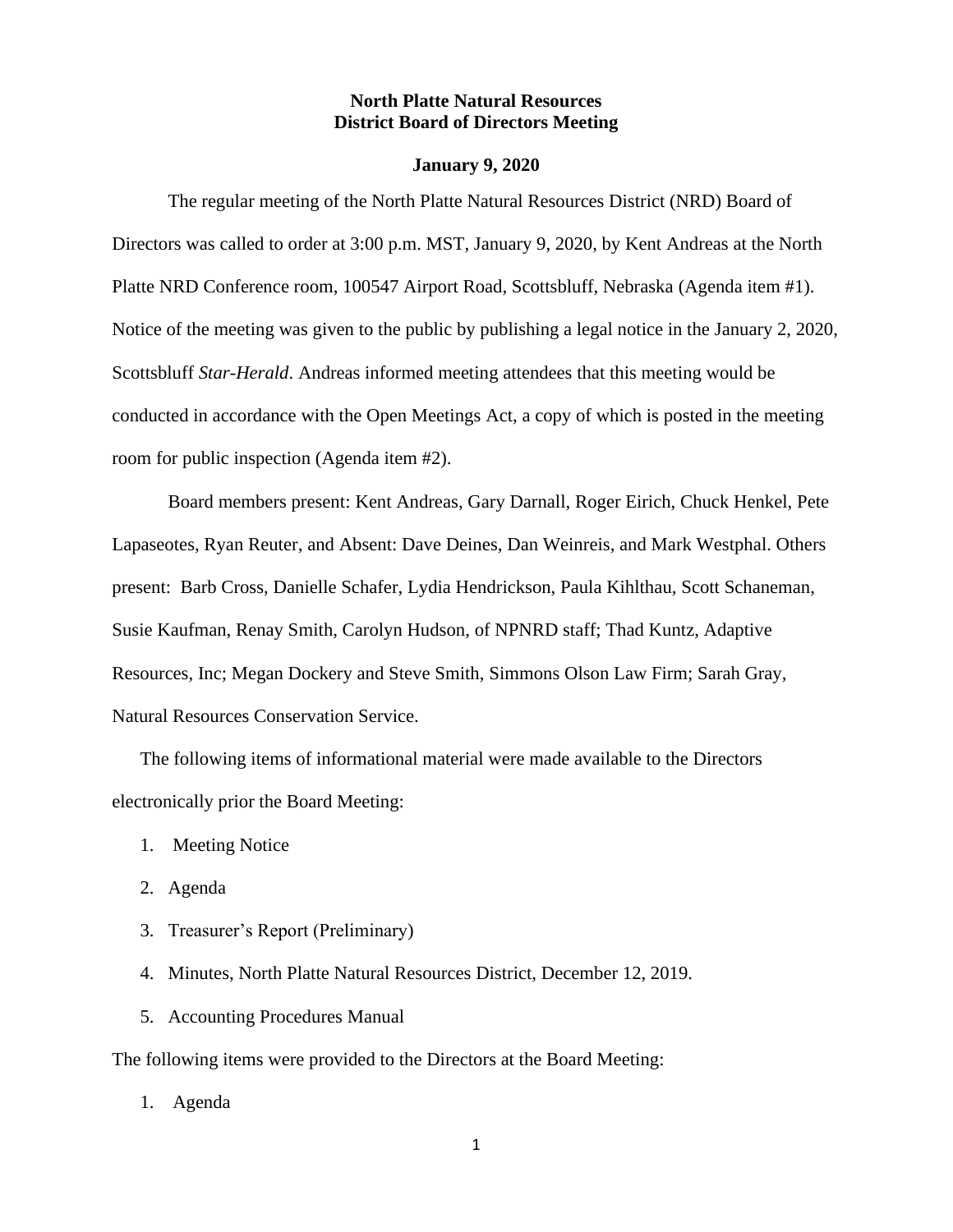- 2. Minutes, North Platte Natural Resources District, District Board of Director's Meeting, December 12, 2019.
- 3. Treasurer's Report
- 4. Manager's Report
- 5. Legislative Update
- 6. NPNRD Accounting Procedures Manual

# **3. Approval of Minutes of Previous Meeting**

The Board reviewed the minutes of the December 12, 2019, regular Board meeting.

*Moved by Henkel, seconded by Darnall, to approve the minutes of the December 12, 2019* 

*regular Board meeting. Motion passed.*

Ayes: Andreas, Darnall, Henkel, Lapaseotes, Reuter

Nay: None

Abstain: Eirich

Absent: Deines, Weinreis, Westphal

# **4. Treasurer's Report and Accounts Payable**

Ryan Reuter reviewed the Treasurer's report with the Board. *Motion made by Darnall,* 

*seconded by Henkel, to accept the Treasurer's report and pay the bills as listed. Motion* 

*passed.*

Ayes: Andreas, Darnall, Eirich, Henkel, Lapaseotes, Reuter

Nay: None

Abstain: None

Absent: Deines, Weinreis, Westphal

# **5. Comments from the Public**

None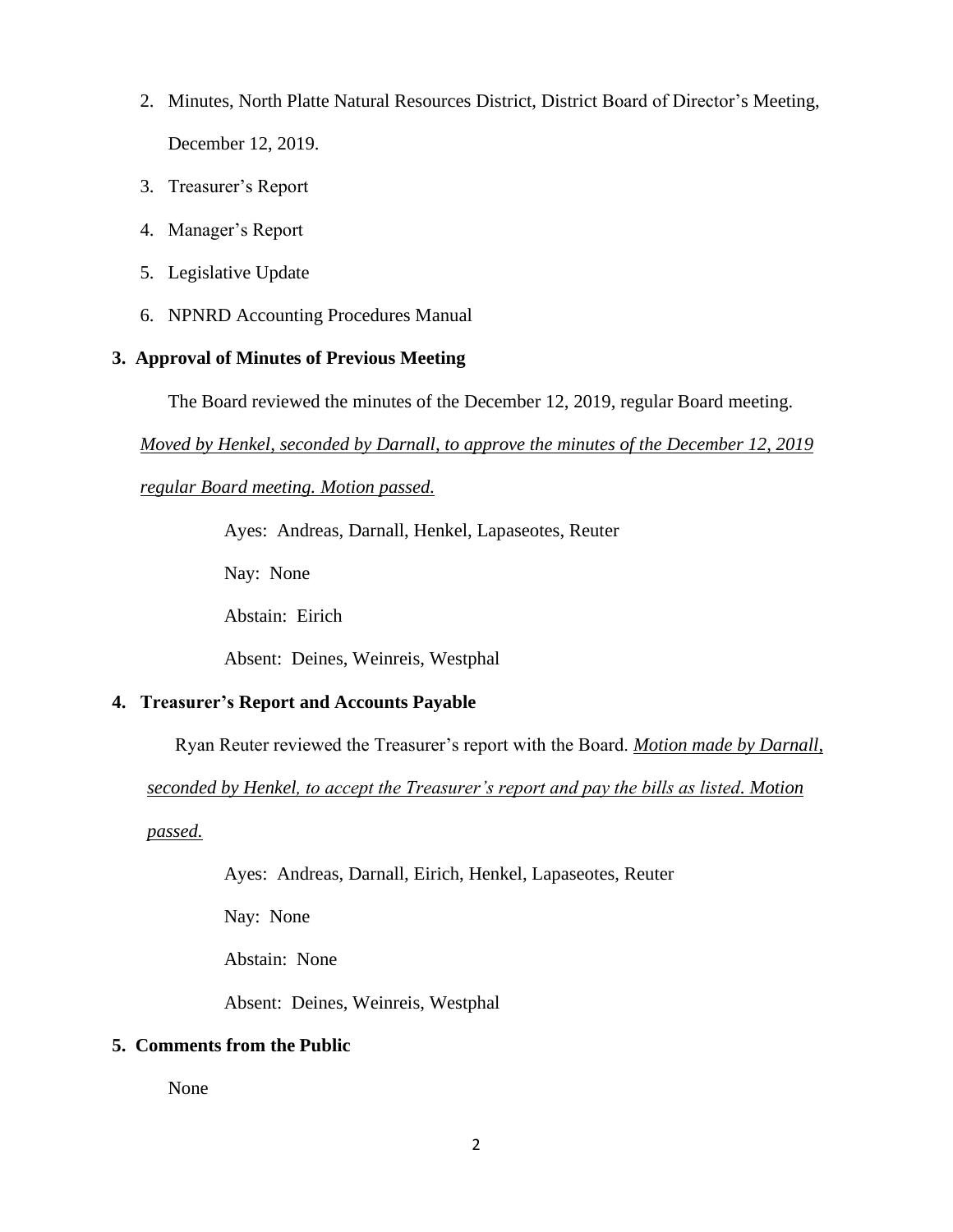#### **6. Manager's Report**

General Manager John Berge highlighted his report as follows:

Administration:

\*W-4 Update -

The Federal Government has changed the W-4 forms. All employees will need to fill out a new form.

\* 2020 Election –

Board members up for election are Dan Weinreis, Dave Deines, Roger Eirich and Chuck Henkel. The filing period for incumbents is Dec. 2, 2019 – February 18, 2020. Filings are done with the Secretary of State.

\*Board Reorganization –

At January's meeting last year, the board voted to reorganize every two years. All

officers and committee assignments will be retained until January of 2021.

Projects and Programs:

\*Contract Updates –

The EPIC Reimbursement Agreement was reimbursed in December for \$173K. The Excess Flows Reimbursement Agreement is in the process of being signed. The Schaneman Recharge Reimbursement Agreement has been signed by NRD and is awaiting signature from The Department of Natural Resources (DNR). The two contracts extending #1023 are still pending.

\*High Capacity Wells in Laramie County, Wyoming –

 There is a proposal to expand groundwater withdrawals on the Wyoming side of the border in the Albin/Hillsdale area. There is concern from neighboring farmers and ranchers that this expansion, totaling 4,600 a/f per year could potentially have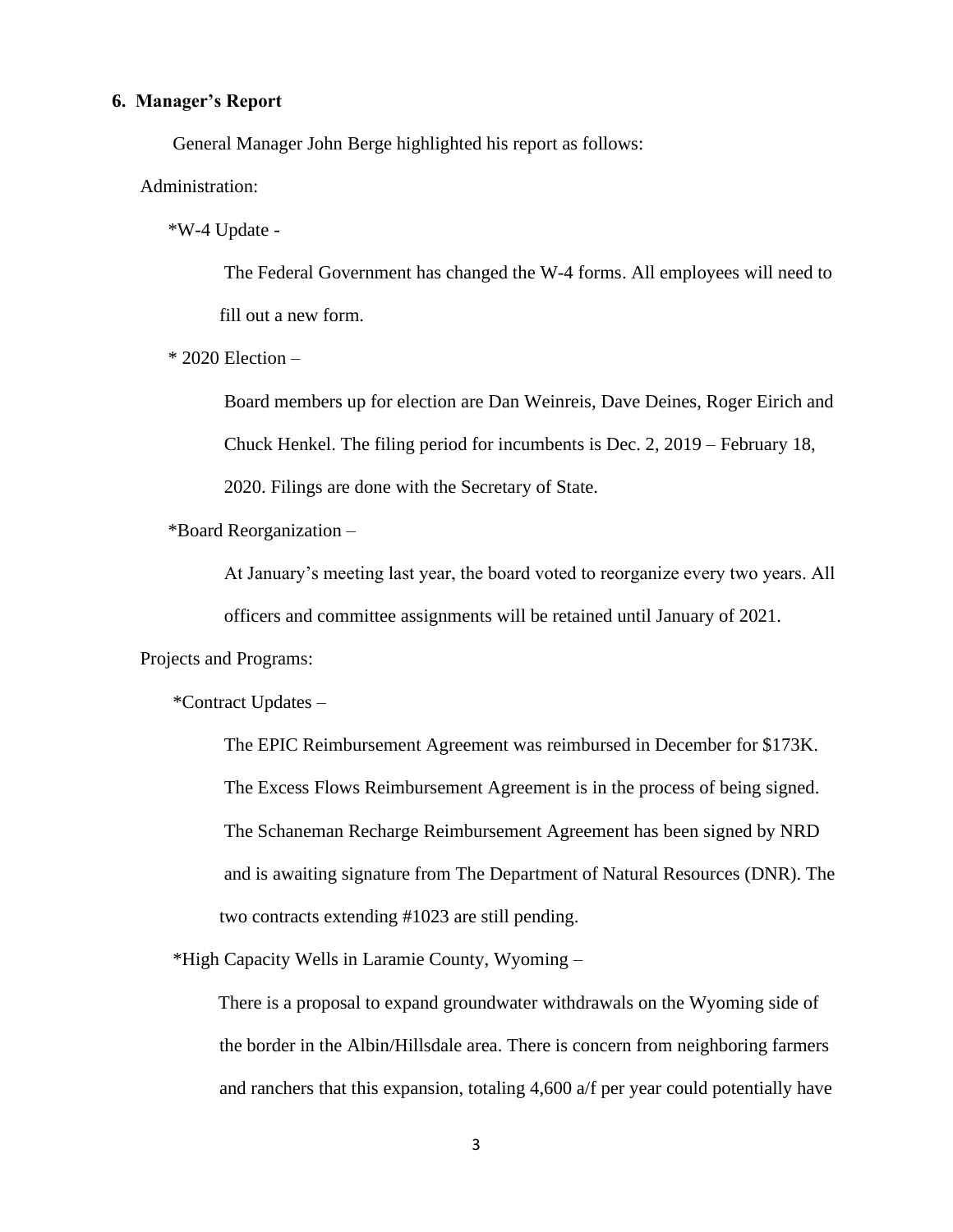a lasting and detrimental effect on domestic, stock and irrigation wells, including in Nebraska. We have been contacted by some Banner County residents to discuss the matter, and it has been requested that we participate in the March hearing. We have told those that have contacted us that we would consider it, but it appears that we do not have standing and that this is an issue between the Nebraska Department of Natural Resources and the Wyoming State Engineers Office. We will keep you apprised. There is a news article about this issue labeled 6b in the packet.

## Outreach:

\*NARD Legislative Conference -

 Ryan Reuter, Barb Cross, and I will be participating in the Legislative Conference January 27-29 in Lincoln, and will be meeting with several senators while we are there.

## **7. Legislative Update**

Berge reviewed the NWRA/NSIA phone call with updates to this year's Legislature. LB368 is a Hughes bill to eliminate references to "over appropriated" in state statute. LB 134 is Stinner's 3 cent levy authority bill. The bill didn't make it out of committee last session but there is some talk about bringing it back up for consideration. The NARD will also be seeking Senators to introduce bonding authority.

#### **8. Picture Tour and Review of the Schaneman Recharge Project**

Scott Schaneman went over the development of the pits. He showed pictures of the inlet and outlet structures and how they will be measured. The function of the pits should be operationally friendly. Thad Kuntz went over the design of the structures. Because the structures are close to the river, recharge will be excellent. We will receive an average of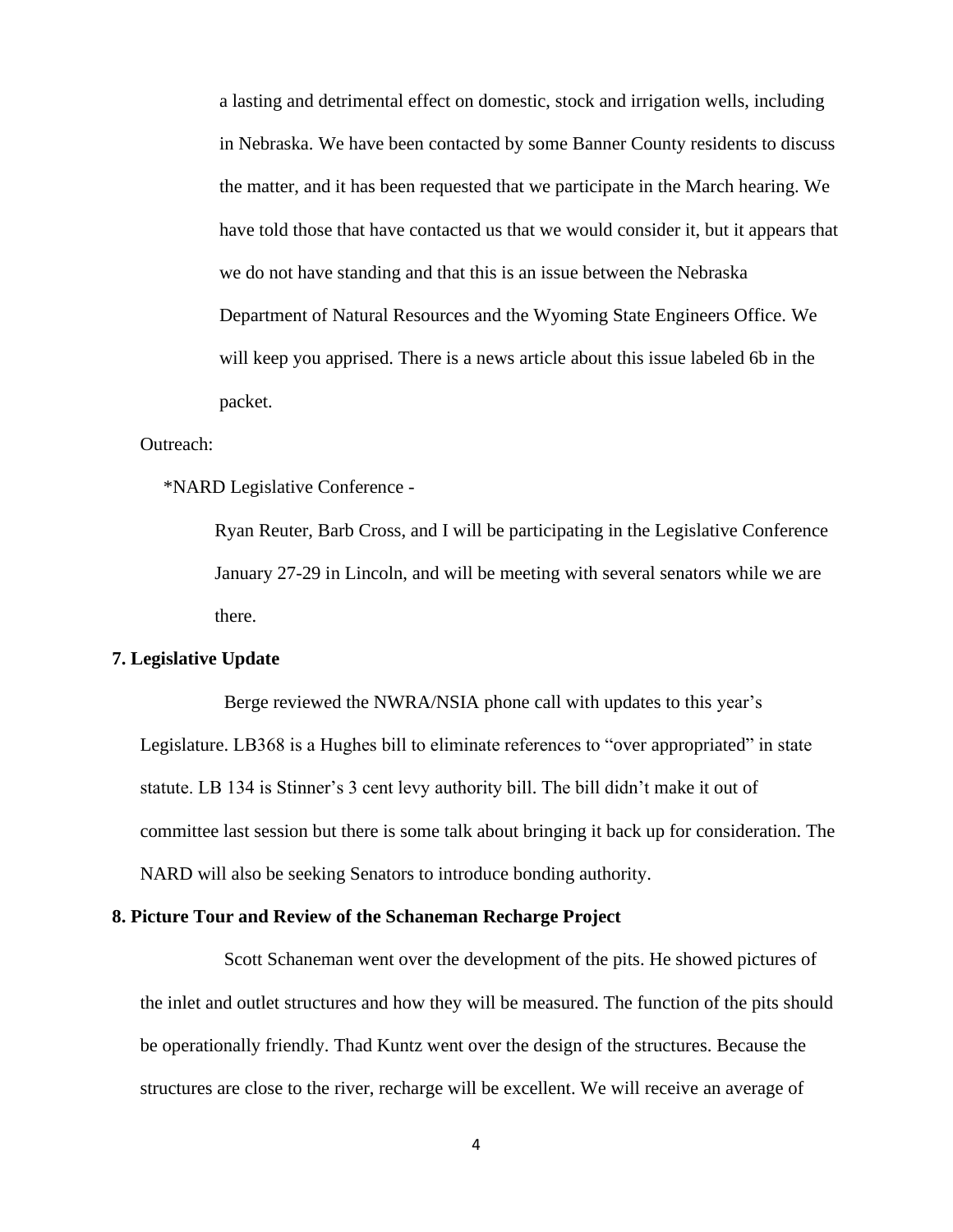316.9 AF of credit each year. Schaneman stated that pit construction will be around \$150,000.00. All dollars spent are under a 60% reimbursement contract with DNR. The NRD currently has three leases on the Enterprise Canal with the following: Doris L. Rush Living Trust – 67.4 acres - \$17,847.50 annually; LRK Farms Inc. -52.9 acres – \$10,315.50 annually, Conrad Steve Schaneman – 25.1 acres - \$4,894.50 annually. Carolyn Hudson asked about soil erosion on the project and Berge indicated that grass will be seeded this spring.

### **9. Administrative Staff Report on Quick Books Connect Conference**

Each member of the Administrative Staff discussed the trip they took to San Jose for the Quick Books Connect Conference. This is an annual conference with approximately 5000 people attending. Paula went over the sessions she attended. Renay discussed some solutions she discovered for being more productive. She also indicated that multitasking isn't a good thing and that to be productive, you need to concentrate on one task at a time. She also learned a lot more about QuickBooks and it's making her job easier. Susie discussed how impressed she was by Ashton Kutcher, the keynote speaker. He's a huge advocate against sex-trafficking. All three indicated that they felt the conference was a good bonding experience for the entire department. Danielle attended sessions in using different applications to streamline our processes. Also, on how to keep the General Ledger and use app's together. The QuickBooks software also allows our accountants direct access. They will be able to print reports at any time during the year. The switch from Sage to QuickBooks has saved the District approximately \$40,000.00 per year.

# **10. Consideration of NPNRD's Accounting Procedures Manual**

Berge went over the changes in the manual. The biggest change is that there will be a cutoff date for when bills will be paid. Currently, bills are paid up until the board

5